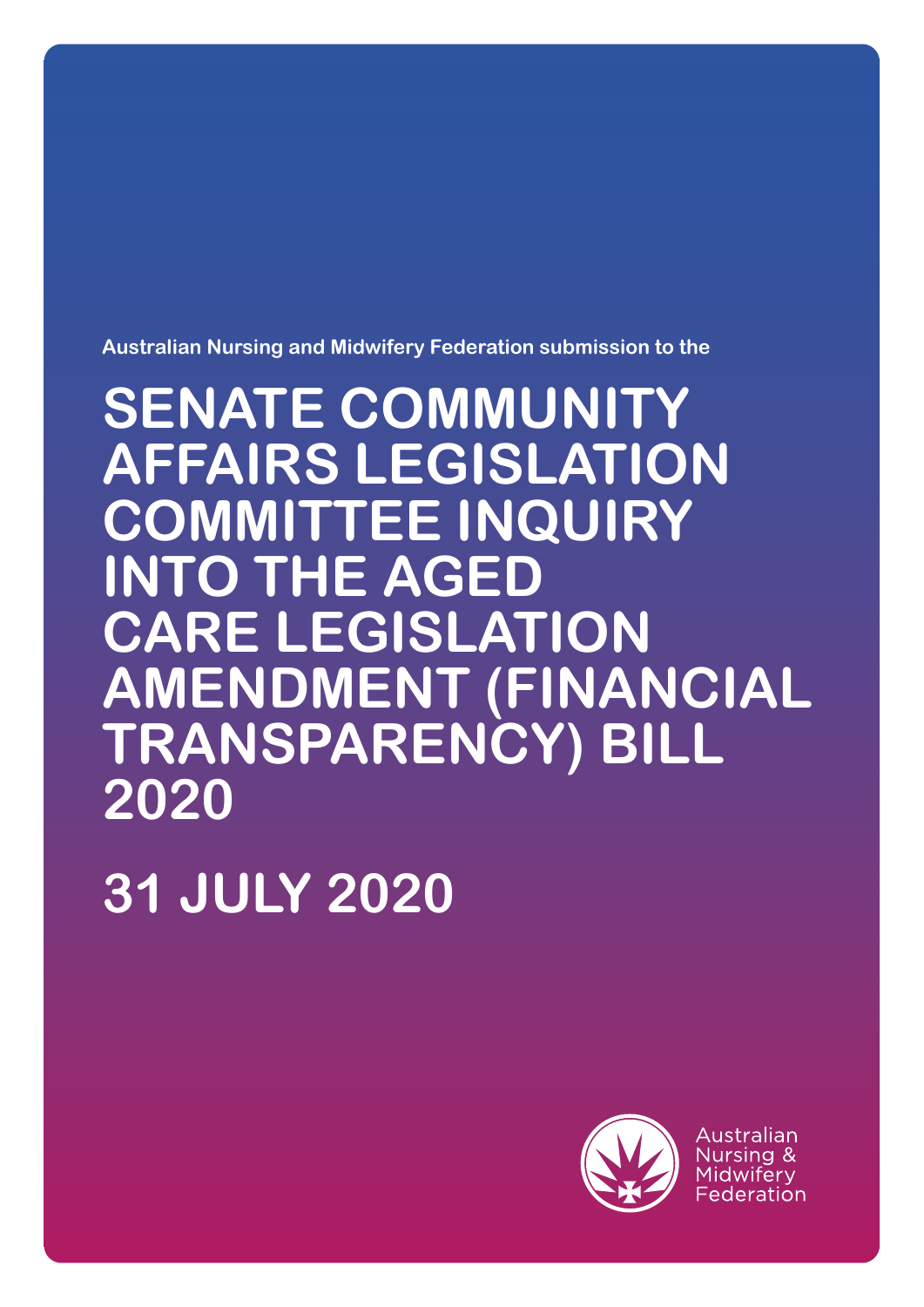

**Annie Butler Federal Secretary**

**Lori-anne Sharp Assistant Federal Secretary**

**Australian Nursing and Midwifery Federation Level 1, 365 Queen Street, Melbourne VIC 3000 T: 03 9602 8500 F: 03 9602 8567 E: anmffederal@anmf.org.au W: www.anmf.org.au**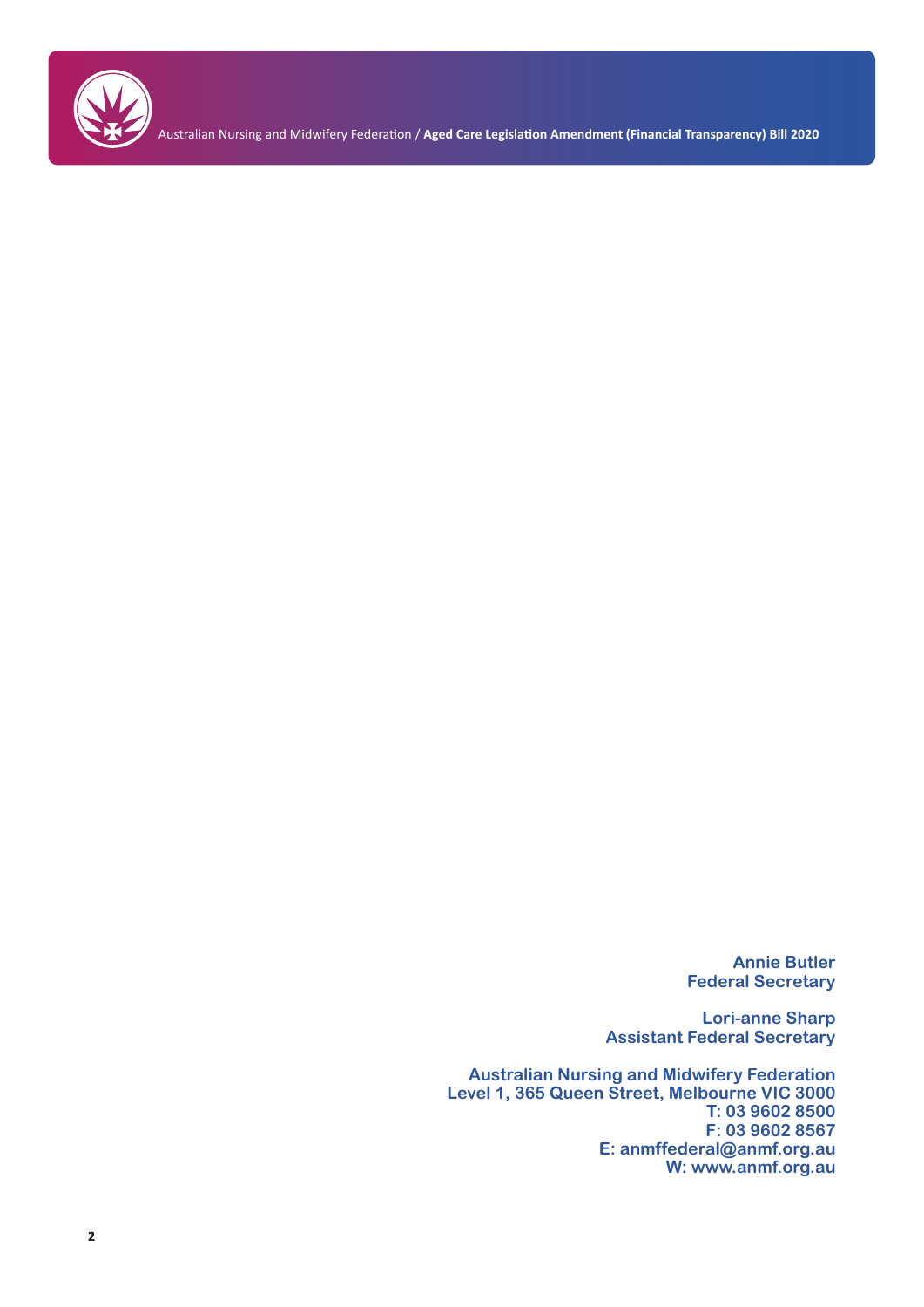

# **INTRODUCTION**

The ANMF is Australia's largest national union and professional nursing and midwifery organisation. In collaboration with the ANMF's eight state and territory branches, we represent the professional, industrial and political interests of more than 295,000 nurses, midwives and carers across the country.

Our members work in the public and private health, aged care and disability sectors across a wide variety of urban, rural and remote locations. We work with them to improve their ability to deliver safe and best practice care in each and every one of these settings, fulfil their professional goals and achieve a healthy work/life balance.

Our strong and growing membership and integrated role as both a professional and industrial organisation provide us with a complete understanding of all aspects of the nursing and midwifery professions and see us uniquely placed to defend and advance our professions.

Through our work with members we aim to strengthen the contribution of nursing and midwifery to improving Australia's health and aged care systems, and the health of our national and global communities.

With regard to care of older people, ANMF members work across all settings in which aged care is delivered, including over 40,000 members who are currently employed directly in the aged care sector. Many more of our members are involved in the provision of health care for older persons who move across sectors (acute, residential, community and in-home care), depending on their health needs. Being at the fore-front of aged care, and caring for older people over the twenty-four hour period in acute care, residential facilities and the community, our members are in a prime position to make clear recommendations to improve the care provided and enhance processes for access to that care.

The ANMF is deeply concerned about the quality of the operations of Australia's aged care sector and welcome the opportunity to provide feedback to the Inquiry into the A*ged Care Legislation Amendment (Financial Transparency) Bill 2020.* This legislation should serve as a mechanism to hold aged care providers receiving government funding to account for the acquittal of those funds and subsequently the quality of care provided.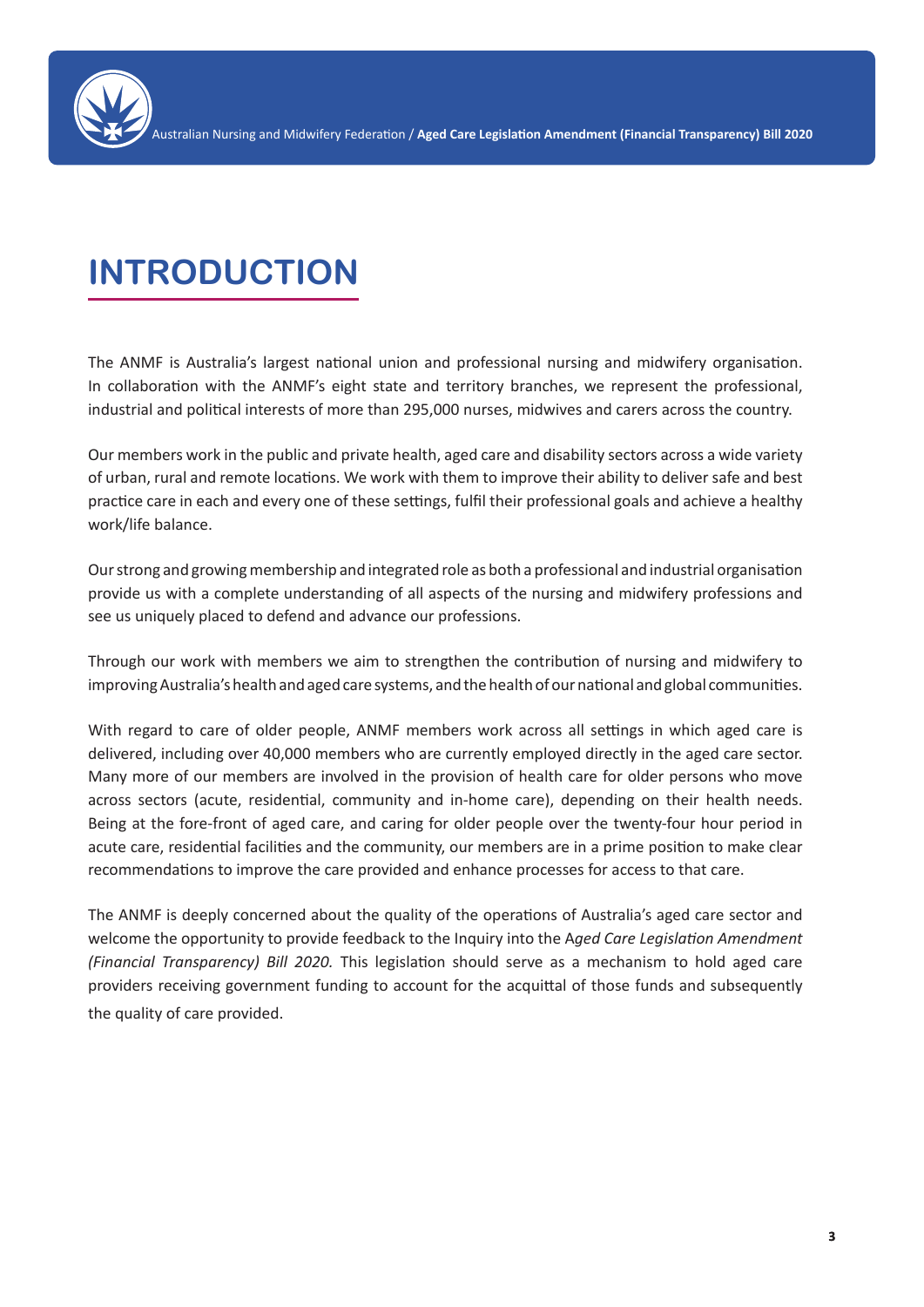

### **Recommendation**

The ANMF strongly recommends that the Aged Care Legislation (Financial Transparency) Bill 2020 be supported and passed by the Parliament as a matter of urgency.

### **Key Messages**

- The Australian public and residents of aged care facilities, who together fund aged care in Australia, have a right to know where their money is spent by aged care providers.
- There must be a higher level of accountability on aged care providers, as the sector is funded predominately by taxpayer funds, and the Australian community rightly expects that this money will be spent on a decent standard of care for residents.
- Currently over \$20.1 billion of taxpayer dollars<sup>1</sup> has been provided to fund nursing homes in Australia in 2020 to date. There is no way of knowing where that money is spent by aged care providers.
- Residents and families, when making the emotional decision about which nursing home is appropriate for them, have the right to know what the facility spends on basic care needs, such as food, medicines, medical products, continence aids, management wages, staff wages, and staffing numbers and categories.
- Families and residents, when considering an appropriate nursing home, cannot make informed decisions regarding the available nursing and medical care for their loved ones without knowing the composition and qualifications of the workforce and the training provided to them.
- The Royal Commission into Aged Care Quality and Safety in Australia is currently underway, however their *Interim Report: A Shocking Tale of Neglect*, has already exposed that the "aged care system fails to meet the needs of its older, vulnerable, citizens. It does not deliver uniformly safe, quality care, it is unkind and uncaring towards older people and, in too many instances, it neglects them."<sup>2</sup>
- The Royal Commission also noted in its recently released interim report, the lack of "*fundamental transparency*" across the sector.
- Nurses and carers are at the frontline in aged care every day and every night. They have provided firsthand accounts of shortages of staff, lack of resources and care, and the heartbreaking results this has on the residents they care for. Further evidence of this has clearly emerged during the current COVID-19 pandemic with some approved providers failing to provide the necessary staff and resources to meet residents care needs. Their commitment to the residents and families is why nurses and carers are asking all senators and politicians to support this Bill.
- Aged care providers are currently able to spend taxpayer subsidies as they choose and, as the Royal Commission has exposed, this is not delivering in some cases even basic standards of care. Nurses, carers and the community believe that it is time for genuine reform to the system and that means transparency and accountability across the sector.
- Proof of government funding being directly spent on the care of elderly residents needs to be mandated as a prerequisite to receiving a subsidy.
- The ANMF submits that we should not have to wait for the final report of the Royal Commission to make this vital and necessary change to aged care. The Parliament of Australia should act now to protect residents in Australian nursing homes.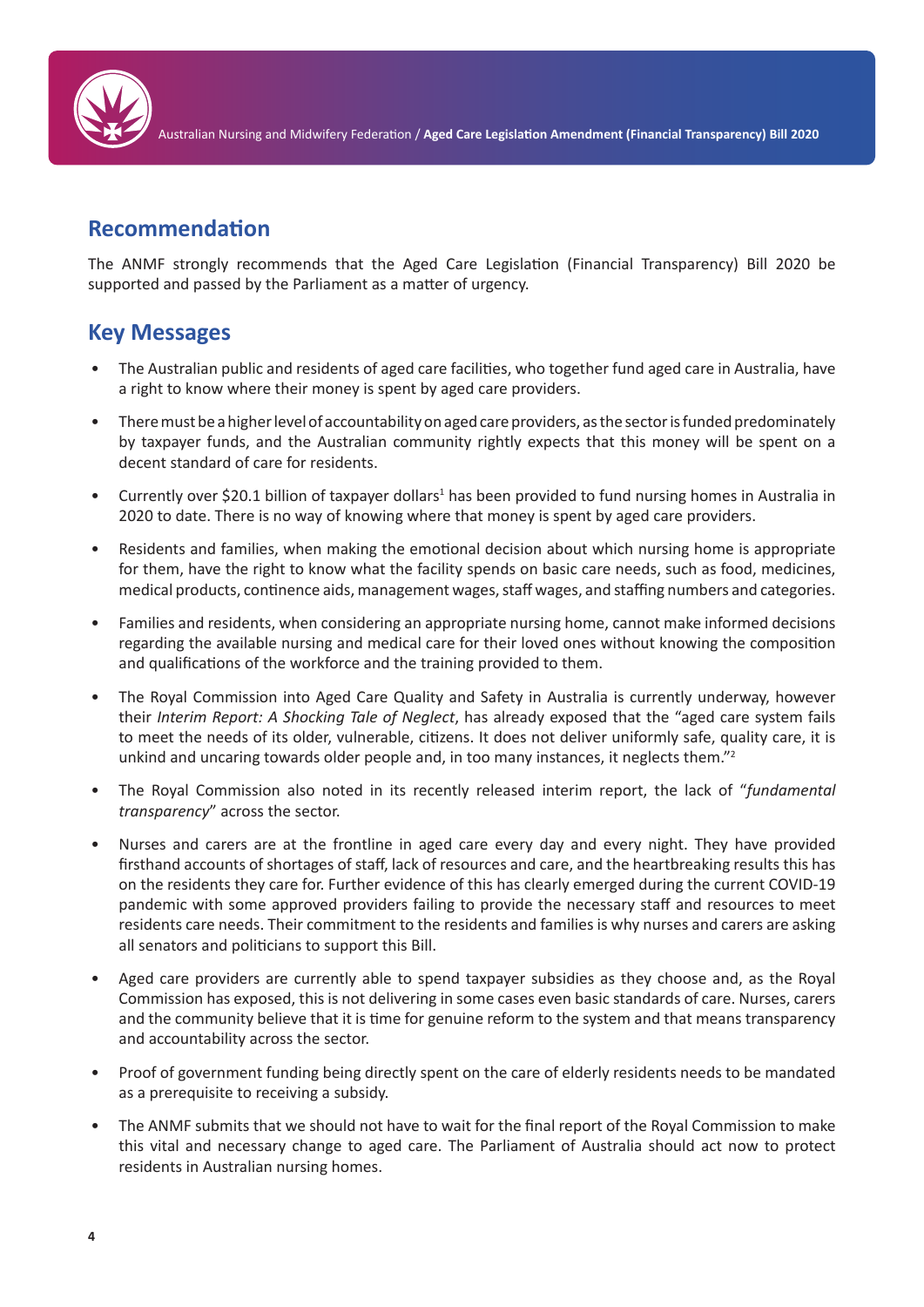

### **Current Lack of Transparency**

The ANMF believes all elderly Australians have a right to safe, dignified care and that taxpayers' contributions to funding aged care providers must be directed to ensuring the provision of that care for every aged care resident.

Current legislation does not require government funding for aged care providers to be spent directly on the provision of care to the older people who engage with the sector, and for whom the funding is intended to support. Notably, there is no requirement for funding to be spent on ensuring fundamental supports, crucial to the delivery of dignified and respectful care, are in place. Importantly these supports include appropriate staffing levels, the provision of decent and adequate food, medicines, staff training, wages and salaries.

In 2020, over \$20.1 billion dollars<sup>3</sup> was paid to aged care providers with the intention that this funding will be used to deliver aged care services for vulnerable elderly and frail residents. Almost none of these aged care providers will be required to detail how this taxpayer money is spent.

Aged care providers regularly report a requirement for more substantial funding in the form of subsidies and commonwealth grants provided by the Australian government, and ultimately paid for by the Australian taxpayer. They consider the funding currently provided is still not enough.4

Specific analysis of how funds have been spent, the benefits generated, and transparent accounting and reporting of each funding stream must be required of provider recipients. Future funding should be determined based on evidence-based analysis of what has proven effective in protecting vulnerable older people and staff working in aged care.

The ANMF has long argued that the current aged care funding arrangements are no longer fit for purpose. They do not reflect the actual costs of care using an efficient price/cost approach, and particularly, lack transparency and accountability on the part of aged care providers for funding expenditure. Given the increasing concerns regarding some provider's financial viability, particularly as this now seems to be used to justify staffing reductions, greater transparency of information around providers' financial positions is essential. This will ensure that situations of genuine need can be differentiated from opportunistic behaviour.

## **Risk Associated with Lack of Accountability and Transparency**

#### **Tax Avoidance**

Research commissioned by the ANMF in 2016<sup>5</sup> demonstrated that aged care residents receive one and a half hours less care than they should, every day. Yet there are no rules to ensure that government subsidies given to aged care providers are spent directly on their care. Further research commissioned by the ANMF in 2018<sup>6</sup> demonstrated that large for-profit aged care providers in particular are, like many businesses, using known loopholes and complex corporate structures and tactics to maximise earnings and profits and avoid tax. All while taking advantage of generous, taxpayer funded government subsidises.

This research, *Tax avoidance by for-profit aged care companies: Profit shifting on public funds*, prepared by the Tax Justice Network – Australia, revealed these providers have the financial capacity to bridge the gap in care hours by employing more nurses and carers. However, instead they are placing their profits and shareholders before safe care for their residents, who are also paying considerable amounts of money to access nursing home care.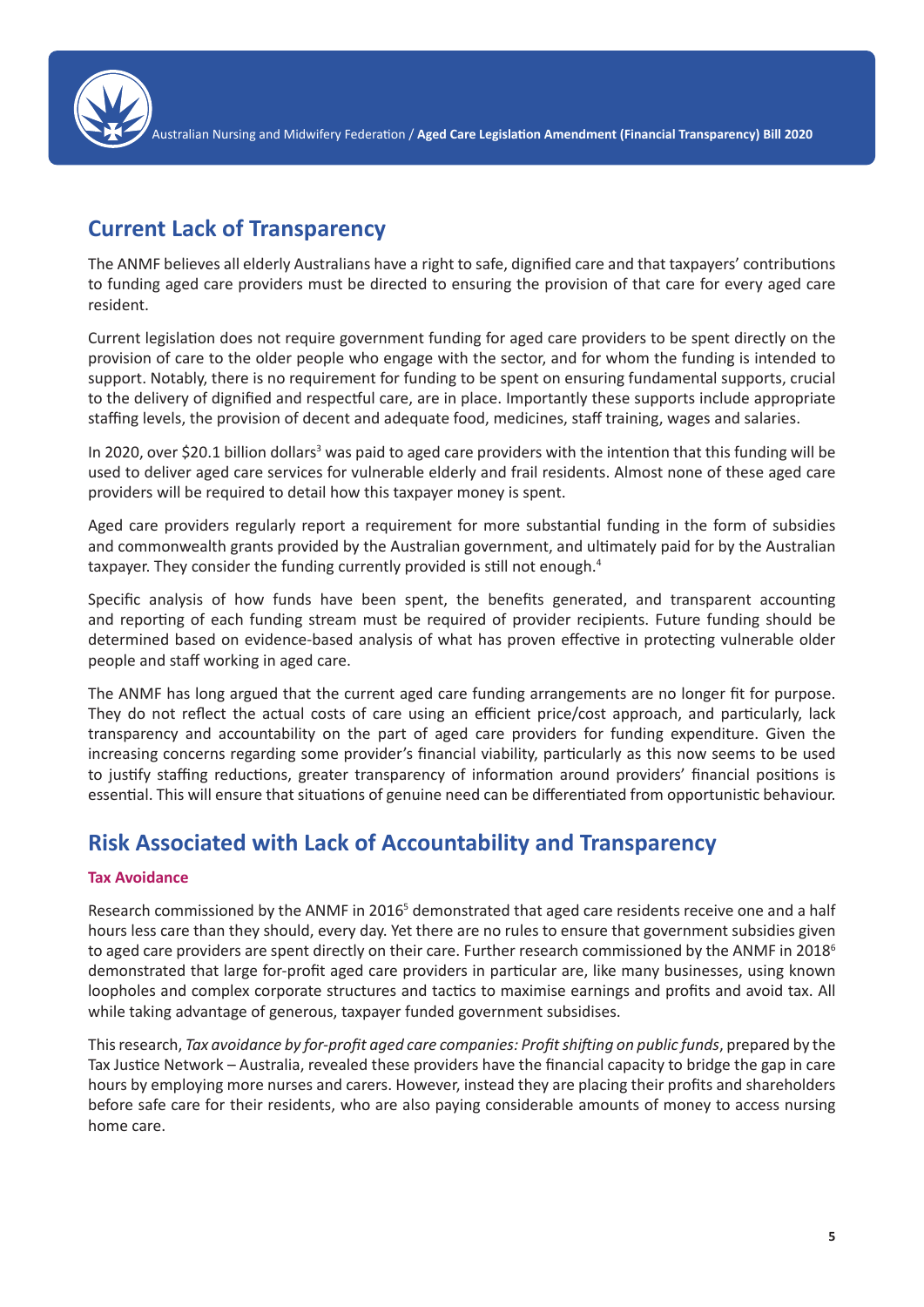

In May 2019, The Tax Justice Network –Australia, and Centre for International Corporate Tax Accountability & Research (CICTAR) examined Australia's six largest family-owned aged care providers. According to the Report, *All in the Family: Tax and Financial Practices of Australia's Largest Family Owned Aged Care Companies*, the country's six largest family-owned aged care providers received over \$711 million in annual federal funding (\$60,000 per year per resident) - operating 130 facilities, with almost 12,000 beds.7

The Report finds the providers have 'complex corporate structures, intertwined with trusts, that appear specifically designed to avoid tax,' which are 'clear examples of why simple reforms are needed to restore public integrity in both aged care and the broader tax system'.8

Both reports are examples of why aged care providers that receive millions of dollars via Australian Government subsidies should be required by law to meet higher standards of transparency in financial reporting. Simple and common-sense reforms are needed to ensure that these heavily subsidised providers, which also charge residents and their families for their services, use tax-payer money first and foremost for the care of their residents. Proof of government funding being directly spent on the care of elderly residents needs to be mandated as a prerequisite to receiving a subsidy.

Along with the lack of transparency regarding financial and business dealings, aged care providers are also not transparent regarding the staffing of their facilities, how much they spend on food, continence aids, external consultants, executive salaries, or the skills mix of workers at their facilities.

Neither the Government, residents, nor the Australian community have any way of knowing whether nursing homes are staffed in a way that will guarantee safe and quality care for every resident.

#### **Collapse/Insolvency**

Following the shock closure of Earle Haven Retirement Village in July 2019, where nearly 70 residents were left abandoned by management over a contract dispute, the Queensland Government established a new standard of transparency for private and public health and aged care facilities. This involved the introduction and successful passing of the *Health Transparency Bill 2019*. 9

The *Health Transparency Bill 2019* introduced a new level of scrutiny and accountability for public health and aged care facilities, giving Queenslanders information about the aged care facility they choose, the number of staff, qualifications of staff and skills mix. Residents and families are now able to make more informed decisions about the care they are seeking and which facility they may choose.<sup>10</sup>

Private aged care facilities can opt out of disclosing this crucial information, as regulation of their facility is overseen by the Federal Government, but the Queensland Government can publicly disclose that a facility has opted out of providing this level of transparency.

Further, the Bill requires residential aged care providers to report on the number of staff they have employed, the skills mix of those staff, and provide a quarterly indication of daily care hours provided to residents. At a minimum, facilities are required to provide an average of 3.64 hours of nursing and personal care to residents daily, and a minimum nurse mix of 50 percent, with 30 percent of the total care staff to be registered nurses. The legislation requires facilities to provide an interactive website to ensure information is publicly available.

Comments made on the introduction of the Bill into the Queensland Parliament by the State Government make a clear acknowledgment of critical issues within the sector, directly relating to a lack of transparency and accountability: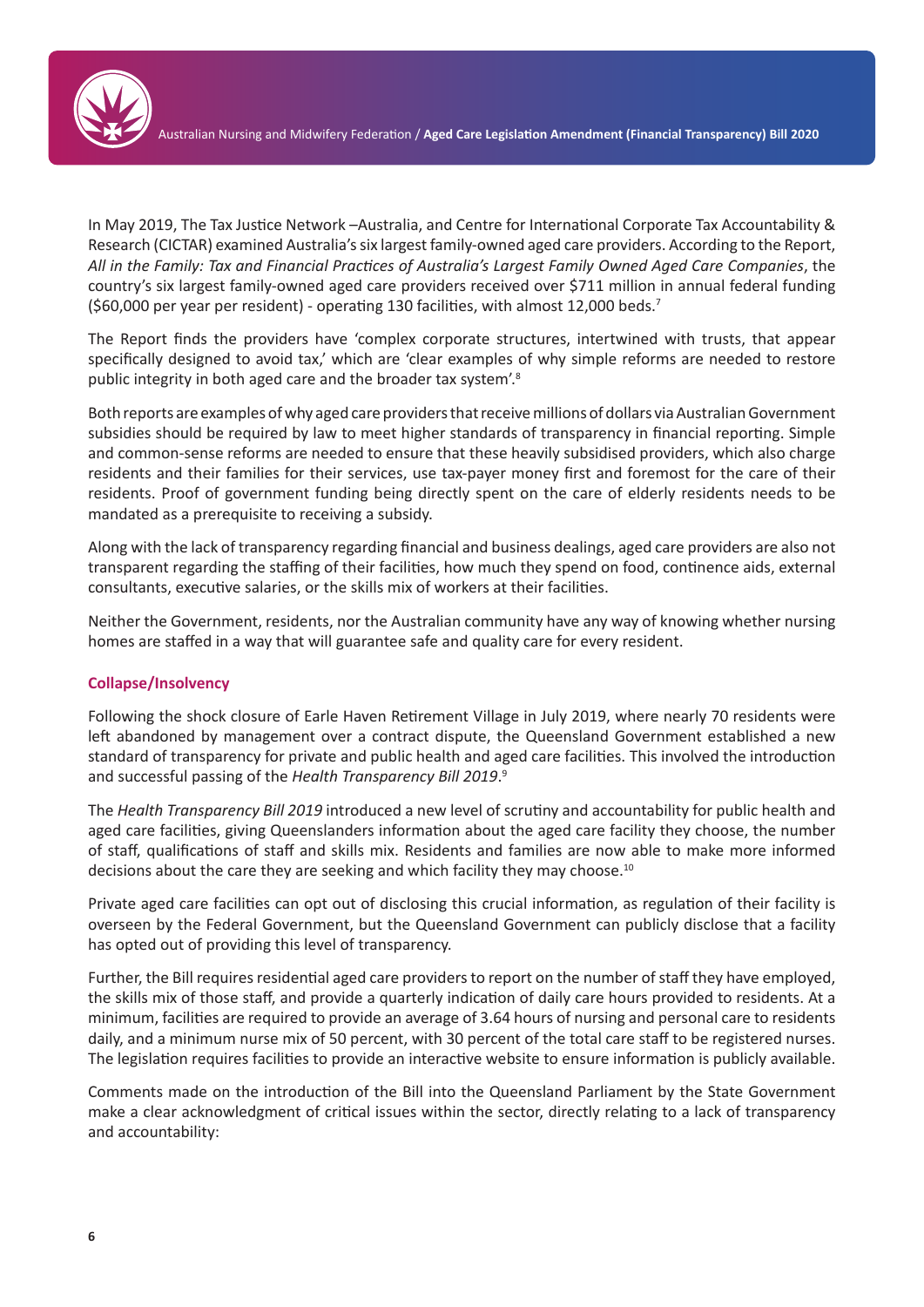

"*The (sic) Government is sick of dodgy contractors and greedy owners exploiting vulnerable Queenslanders for profit… even though the Federal Government is responsible for the sector's regulation, this is one way we can make them more accountable."*

*"When (sic) enacted, this Bill will help open up private and public facilities to similar levels of scrutiny, which will help improve the care provided to older Queenslanders."*

*"Queensland families want to know if their loved one gives their life savings to a company to care for them in their old age, what exactly are they paying for? Enough staff with the right skill mix to care for them? Or another Lamborghini for the CEO?*"11

#### **Lack of care**

Witness testimonies and evidence brought before the Royal Commission into Aged Care Quality and Safety have identified frequent occurrences of understaffing within nursing homes. Chronic understaffing, widely recognised as a key contributor to the poor quality of care delivered in many parts of the sector, has been brought to light by the proceedings of the Royal Commission.12

A research paper was requested by the Royal Commission to compare Australia's aged care staffing levels with international and national benchmarks. The research, conducted by Professor Kathy Eagar from the Australian Health Services Research Institute, has indicated that, when compared to other nations of comparable development, more than half (57.6%) of aged care residents in Australia are in nursing homes that have inadequate staffing levels. Professor Eagar argues that on average Australian nursing homes require an increase in their level of staffing to the order of approximately 37%. This is compelling evidence for an increase to resourcing to the sector to facilitate improved staff skills mix and staffing levels.<sup>13</sup>

Industry responses to evidence of understaffing generally elicits a response that links the issue with industry wide lack of funding.

Professor Joseph Ibrahim of Monash University's Health Law and Ageing Research Unit notes, however, that a lack of transparency, and subsequently a lack of understanding as to the cost of delivering services within aged care, is largely due to there being no requirement for nursing homes to report how many staff they have or how they spend government subsidised funding.14

Professor Ibrahim suggests a lack of transparency of funding obscures understanding of the true issues that face the sector. He suggests three potential scenarios. The first, that facilities do in fact receive funding appropriate to increase their staffing, however the use of the funds are mismanaged and thereby misappropriated; the second being that facilities in fact do not receive enough funding to ensure appropriate staffing and delivery of care to residents; and the third, that the nature of the open and competitive market in which the aged care sector operates, distorts the viable operation of facilities and that regardless of management, operation within the sector and the delivery of appropriate care will be impacted.

As a suggested resolution to the issue, Professor Ibrahim indicates facilities could voluntarily participate in a forensic accounting program. It is the insight that would be provided by such a program that would facilitate the level of understanding required to advance policy and reform to ensure the appropriate use of public funds that best delivers care to Australians as intended.<sup>15</sup>

This commentary suggests transparency of funding throughout the sector is required to identify where and how the delivery of services are underfunded, and or where resources are misappropriated, either at the fault of providers or rather the model of privatised delivery and the competitive market within which the aged care sector operates.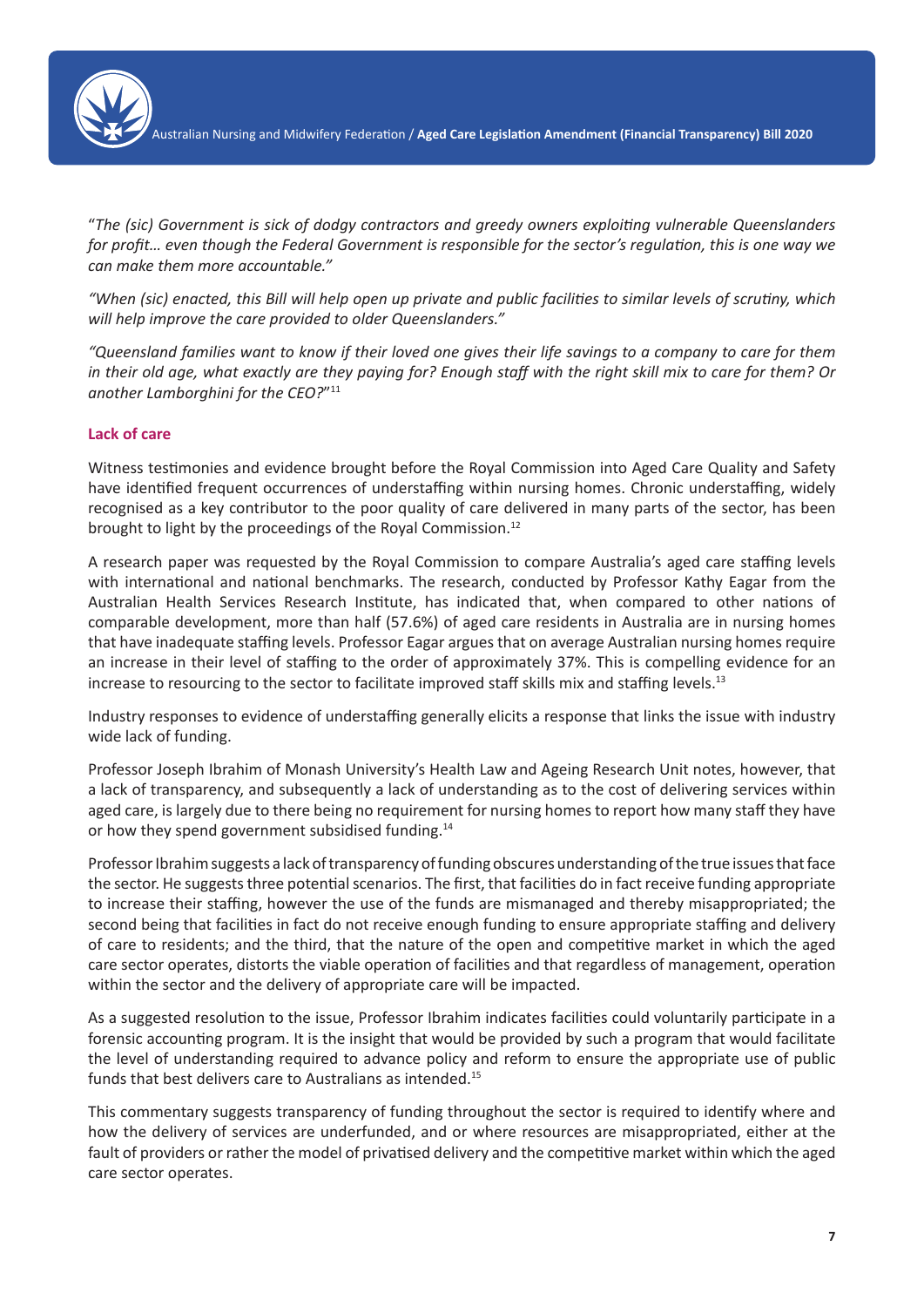

## **Increased Aged Care Funding**

Findings from the Royal Commission suggest there is need for greater support throughout the sector, it is conceivable that this support would be facilitated through increases in the amount of government subsidised funding that is delivered to the sector.

Further, recent research published by the Caring Futures Institute at Flinders University<sup>16</sup> suggests there is strong support throughout the community for increases to funding in the sector. This funding increase would be supported by both increases to personal income tax and subsequent increased government contributions, and through increased co-contributions from individuals and families. It is worth noting that this strong community support may however be provided under the premise that current legislation and regulation warrants direct translation of an increase in funding to an increase in the quality of care delivered.

With no measure to best understand how under-resourced aged care providers may or may not be, and in understanding the competitive, profiteering nature of sections of the aged care market, it is not unreasonable to suggest that without appropriate action and accountability the current issues evident throughout the aged care sector may not be resolved or even ameliorated simply by increasing funding. The introduction of the proposed legislation is a crucial step towards ensuring that appropriate care is in fact delivered to those whom it is intended to support.

From 11 March 2020, and in response to the COVID-19 pandemic, the Federal Government has made a range of funding announcements for the aged care sector. A full summary of this additional funding has been compiled by the ANMF.17

As of the 26 June 2020, around \$850.8 million for aged care has been promised by the Commonwealth Government in support of responses to COVID-19. In addition to funding of \$234.9m for the retention bonus, funding initiatives have included:

- \$78.3m in additional funding for residential care to support continuity of workforce supply.
- \$26.9m for a temporary 30 percent increase to the Residential and Home Care Viability Supplements and the Homeless Supplement. This includes equivalent viability funding increases for National Aboriginal and Torres Strait Islander Flexible Aged Care Program providers, Multi-Purpose Services and homeless providers.
- \$92.2m in additional support to home care providers and organisations which deliver the Commonwealth Home Support Programme (CHSP), operating services including meals on wheels. This includes services for people in self-isolation such as shopping and meal delivery.
- \$12.3m to support the My Aged Care service to meet the surge in aged care specific COVID-19 enquiries, allowing for additional staff to minimise call wait times.
- \$205m additional funding in recognition of COVID-19 comprising payments of \$900 a bed in metropolitan areas and \$1350 per bed in regional areas.
- \$101m to support upskilling care workers in infection control, boosting staff numbers, support and training for residential staff and a range of other measures.
- \$52.9m for grants to reimburse approved aged care providers for eligible expenditure managing direct impacts of COVID-19 in the period from 24 February to 31 May 2021.
- \$70.2 m in short term support for CHSP additional support to provide care.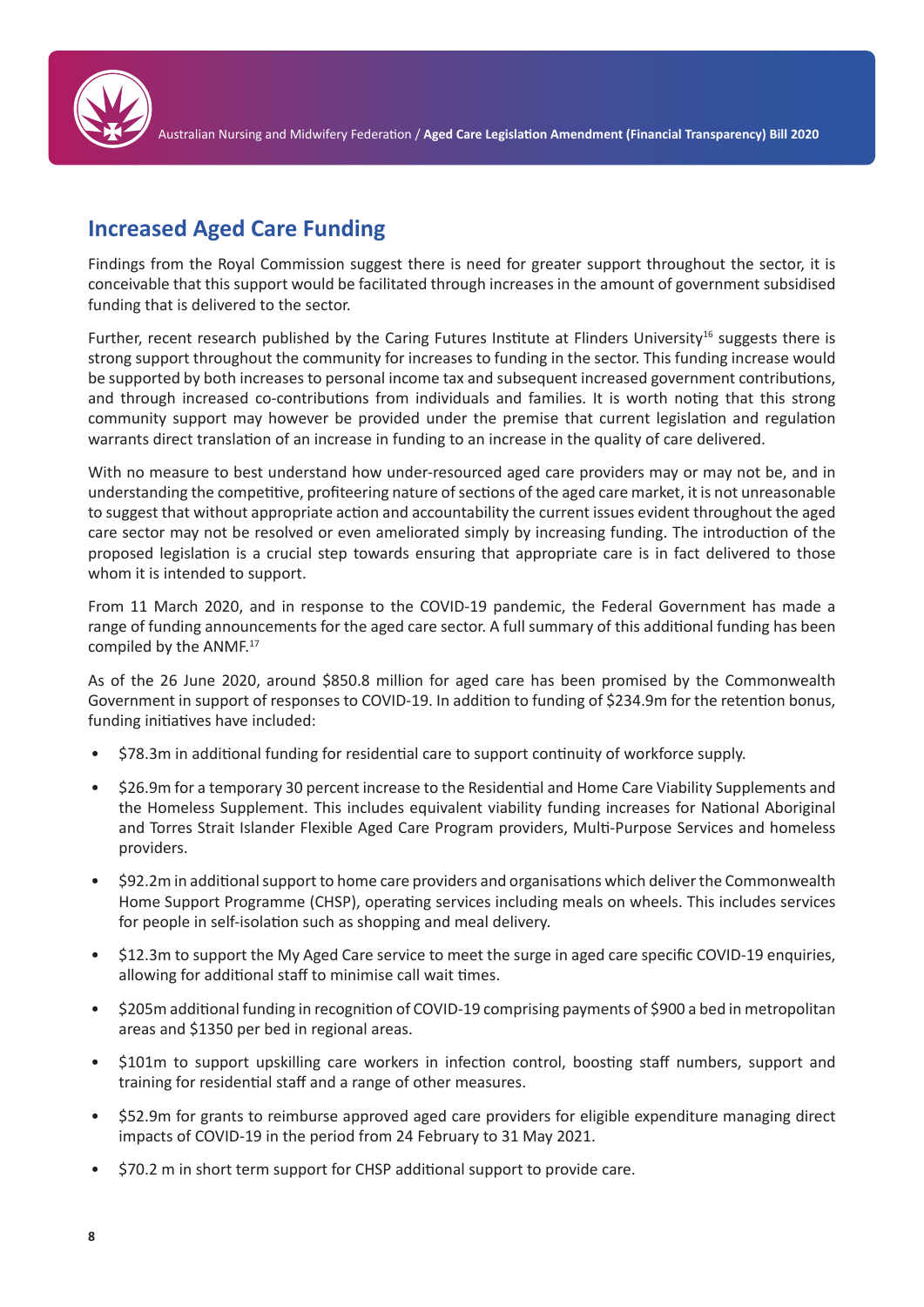

• \$22m additional in Home Care Packages to assist workforce supply pressure as a result of COVID-19.18

The ANMF contends that while this investment is much needed, particularly due to the known and preexisting systemic issues regarding safety and quality in aged care, making this funding available to aged care providers without defining and regulating how or what the funds are used for runs the very real risk of this added funding not being used appropriately or effectively to protect vulnerable residents, staff, or residents' families and loved ones from potential infection, as is currently apparent in Victoria. Recent reports indicate that outbreaks of COVID-19 cases in aged care in Victoria are almost exclusively a private sector issue.19 Presently, privately owned and operated nursing homes in Victoria do not have mandated ratios for registered nurses. However, the state government run nursing homes operate under the Safe Patient Care Act with mandated ratios for registered nurses and have reported a far lower number of cases of COVID-19.<sup>20</sup> This further highlights the direct impact on resident care when staffing and skills mix do not meet the needs of the residents.

The ANMF is seriously concerned that there is no clear requirement for providers to demonstrate their use of this funding for activities that would help protect and provide care to vulnerable older people such as through the employment of skilled staff, more personal protective equipment or improved training.

# **CONCLUSION**

A considerable and growing body of research, both published and independent as well as commissioned by the ANMF and further evidenced by the Royal Commission into Aged Care Quality and Safety demonstrates that there is a commensurately growing crisis in Australia's aged care system. This evidence indicates that residents are adversely affected by widespread staff shortages and episodes of missed care (such as hygiene, oral health, medicines, pressure care and mobility) and are consequently placed at higher risk of harm and death. Residents are not receiving the care that they deserve and that they and the Australian public pays for through their taxes. This is because there are no rules to ensure that government subsidies given to aged care providers are spent directly on resident care.

The ANMF believes all older Australians have a right to safe, dignified care and that taxpayers' contributions to funding aged care providers must be directed to ensuring the provision of safe and effective care for every resident. The proposed Aged Care Legislation Amendment (Financial Transparency) Bill 2020 must be implemented to ensure quality of service delivery, the sustainability of the sector, and value and transparency of funding for government.